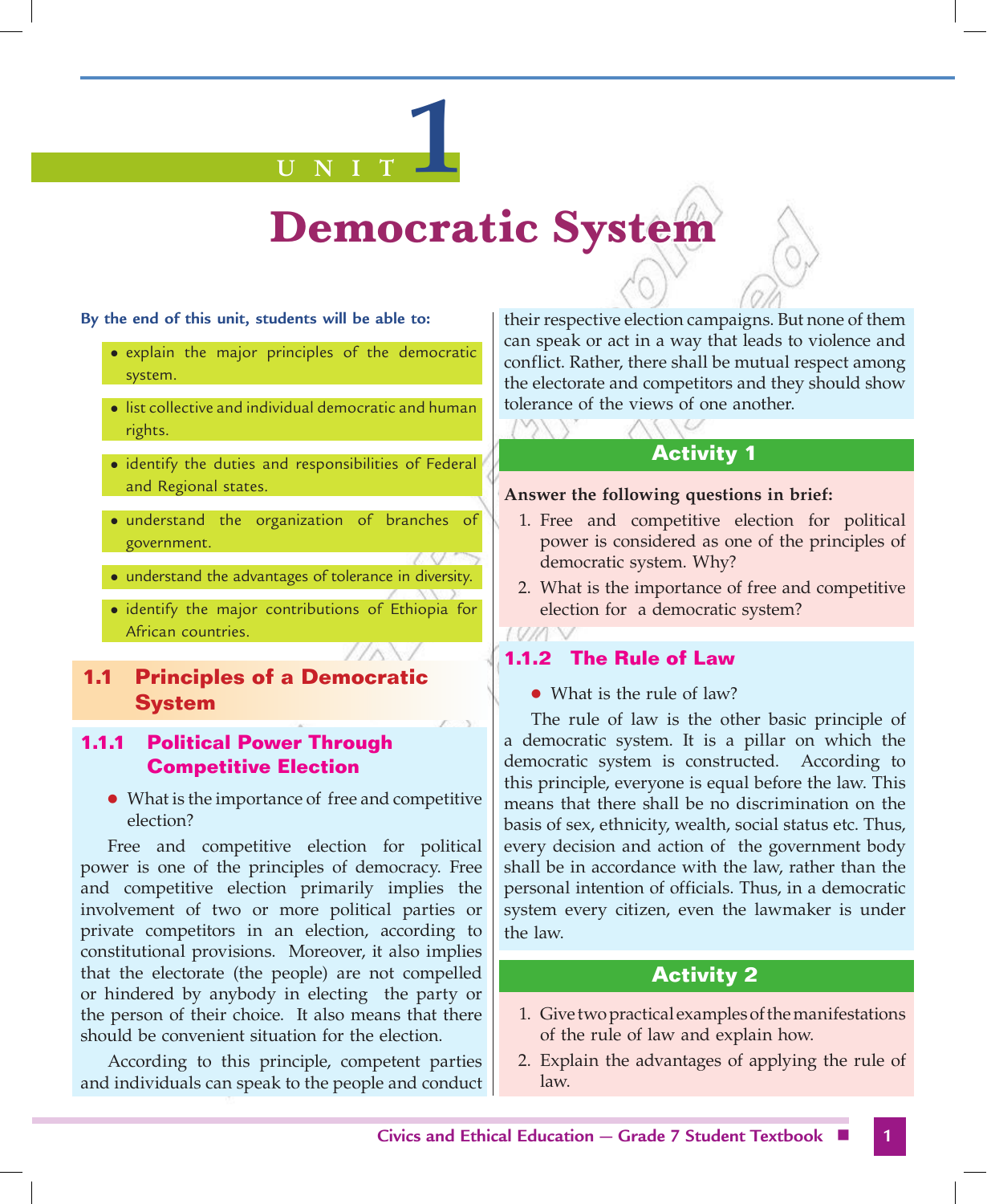### **1.1.3 Transparency and Accountability**

• What do we mean by transparency and accountability?

The third principle of a democratic system states that both elected and appointed government officials shall be accountable for the activities they perform. Every activity shall be also transparent to the people. According to this principle:

- 1. government officials shall be transparent in their decisions and actions. The power that they hold is given to them by the people and they shall use it only for public, not private interest. If they use the public power for personal benefit, they shall be held accountable and even accused and punished by the law.
- 2. according to the principle of transparency, the people have the right to be informed about every activity of the government and about the realities of their country. However, there are exceptions to the right for information. These include issues that are legally recognized as secrets for national and public security.

The advantage of transparency is that it makes the people have confidence in their government. This is because it enables the people to evaluate government activities. On the other hand, the absence of transparency may make the people feel that the government is not representing their interests even when the government is properly fulfilling its responsibilities. In general, every citizen, including government officials, shall be transparent and accountable for their actions.

### **Activity 3**

#### **Answer the following questions in brief:**

- 1. Give two practical examples of the principle of transparency and accountability.
- 2. What are the advantages of practicing the principle of transparency and accountability?
- 3. Transparency and accountability is one of the principles of a democratic system. Why? Discuss.

# **1.1.4 Majority Rule and Minority Rights**

• What does it mean by majority rule and minority rights?

The other principle of a democratic system is the principle of majority rule and minority rights. Some of the manifestations of a democratic system include:

- (*a*) open discussion
- (*b*) exchange of ideas
- (*c*) debate
- (*d*) peaceful resolution of differences.

However, when peaceful resolution of differences, through the agreement of all, is not possible, the issue will be decided through voting. In the voting, the solution supported by the majority will be applied to minorities too. This is what we call the principle of majority rule.

Before voting on an issue, there will be continuous debate and detailed discussion and everyone will be allowed to express his/her views freely. Then, when arriving at a common solution becomes impossible, voting becomes essential. As we have said earlier, the solution voted for will be implemented by the majority who supported it and by the minority who abstained or opposed it.

The minority group, however, can oppose the voted solution when its implementation limits or violates their basic rights, security, dignity and freedoms (of thought and opinion). The reason for this is that the rights of the minority are protected by law in democratic systems and any decision or action against basic rights and freedoms is against the democratic system itself. Therefore, the democratic principle of majority vote shall never be practiced in contradiction to basic rights. In other words, the majority vote must conform with the rights of the minority. This is what we call majority rule and minority rights.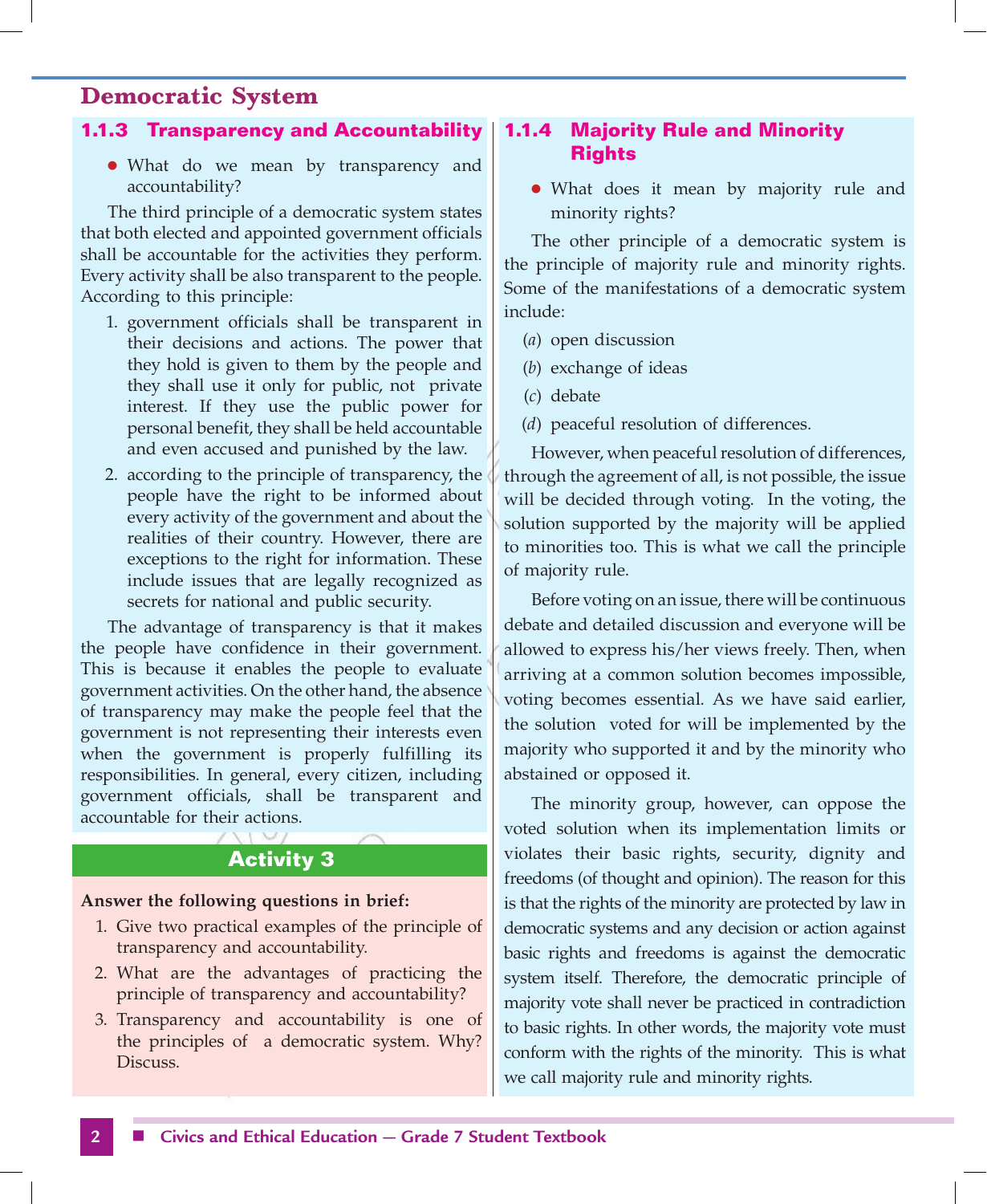# **Activity 4**

### **Answer the following questions in brief:**

- 1. Explain the principle of majority rule with practical examples.
- 2. What are the advantages practicing the principle of majority rule?
- 3. Majority rule and minority rights is one of the principles of a democratic system. Why?

Dear students, we have seen the four major principles of a democratic system. We hope the following practical exemplary situations may help you to get a better understanding of the principles. Read the cases very carefully and answer the questions that follow them.

# **Case 1**

It was reported to the Ethics and Anti-corruption Commission that, in a given public enterprise, there was widespread corruption, maladministration and mistreatment of employees. Through investigations the commission found tangible evidence of the abuse of power by the officials of the enterprise. As a result the officials were arrested.

Abuse of power means using public power beyond legal limits and for personal interest.

# **Case 2**

 $(VV\wedge V)$ 

Journalists were informed that, in a given government office, the higher officials violate the human rights of their employees. The journalists wanted to get the authentic information of the case from the officials, but the officials refused to talk to the journalists and told them that it was not their concern.

# **Case 3**

In the local and replacement elections of 2000 (E.C.), different political parties were involved. The electorate (the people) elected the party of their choice freely and peacefully.

## **Case 4**

Residents of a given village contributed money for electricity and water supply. However, the money collected was only enough for one of the projects. So the people decided to implement one of the projects this year and postponed the other for the next year. Though they had a detailed discussion, they were not able to agree on which project to implement first. Thus, they wanted to vote. In the vote, out of the 520 residents, 130 supported the water supply project whereas 390 of them thought the electricity project should be given priority. Accordingly, the electricity supply project is to be implemented this year.

# **Group Activity**

**Based on the above cases discuss the questions below:**

- (A) Match each of the cases with the principles of democracy discussed earlier.
- (B) In each of the cases that you have matched, is the principle properly practiced or violated. How?
- (C) If you think that in any of the cases the principle was violated, what should have been done?

# **1.2 Human and Democratic Rights**

# **1.2.1 Individual Human Rights**

• Mention two examples of individual human rights.

### **A. The Right to Life**

The right to life is the basis of all other human rights. The reasons for this include that a person cannot exercise and defend other rights if he is not alive. Moreover, life cannot be replaced and cannot be given by anybody. Hence, no one can take a life which he/she has not given. This shows you that life is honourable and highly valued. However, the right to life can be limited (violated) by law. This happens when a person commits serious crimes such as deliberately killing another person and other related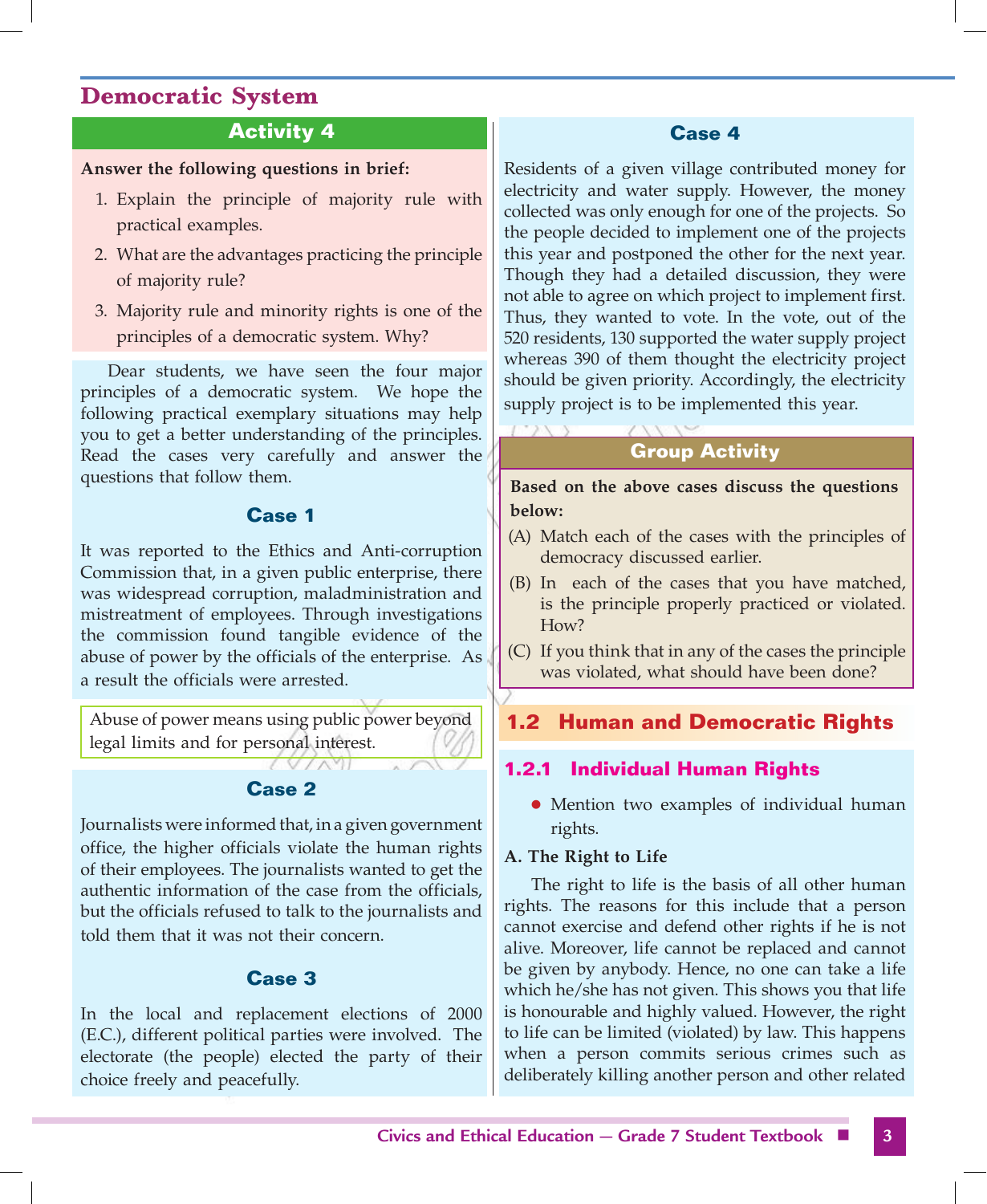crimes that highly endanger the well-being and security of a society at large. In short, a person may lose the right to life and he/she may be punished by the death penalty if he/she commits crimes that legally would lead to such a punishment.

#### **B. The Right to Protect Body from Damage**

This right emanates from the right to life, because respecting the right to life, without the right for physical well-being, is meaningless. Therefore, the right to protect ones body from damage is as important as the right to life.

This right implies that a person should not be arrested and imprisoned without being accused or sentenced. According to this right, a person cannot be arrested without sufficient evidence and a written court order.

# **Activity 5**

#### **Answer the following questions:**

- 1. Explain how important it is to a person to have his/her individual human rights respected.
- 2. What is expected of you in order for your human rights to be properly respected?

### **1.2.2 Group Human Rights**

• Mention two examples of group human rights.

#### **A. Right to Equality**

The right to equality is one of the basic rights. It means the right to be treated equally. It is particularly important in a country of diverse nations, nationalities and peoples. This in turn contributes to peace, development and building a democratic system.

#### **B. The Freedom of Religion, Belief and Opinion**

The freedom of religion, belief and opinion means the freedom to hold, accept and follow a religion or belief of one's choice. According to this provision, no one shall be forced to follow any religion or worship. For example, children shall not be forced to be enrolled in a given religious school.

*However, the freedom of religion, belief and opinion can be limited by laws. Such laws are enacted so as to protect the public security and peace, as well as to protect the basic rights of other persons.*

### **Activity 6**

#### **Answer the following questions:**

- 1. Explain the advantages of exercising group human rights.
- 2. Can group human rights be limited by law? Why?

### **1.2.3 Individual Democratic Rights**

- Mention some of the individual democratic rights.
- **A. The Right of Thought, Opinion and Expression**

The right of thought, opinion and expression is one of the basic rights for human life and survival.

*However, legal limits may be imposed on this right with the purpose of protecting national security, personal dignity and honour.*

It is also important for the development of personality. This right includes the right to freely express one's thoughts and opinions and freely gather information. Therefore, every person is free to gather and disseminate written or oral information within or outside his country without limitation.

#### **B. Freedom of Movement**

This is the right to move anywhere within the country and the right to go abroad and to return to the country. It also includes the right to choose one's place of residence.

# **Activity 7**

#### **Answer the following questions:**

- 1. Explain how important it is to respect the democratic rights of the individual.
- 2. What is expected of you to properly exercise your democratic rights?
- 3. Can these rights be legally limited? Why?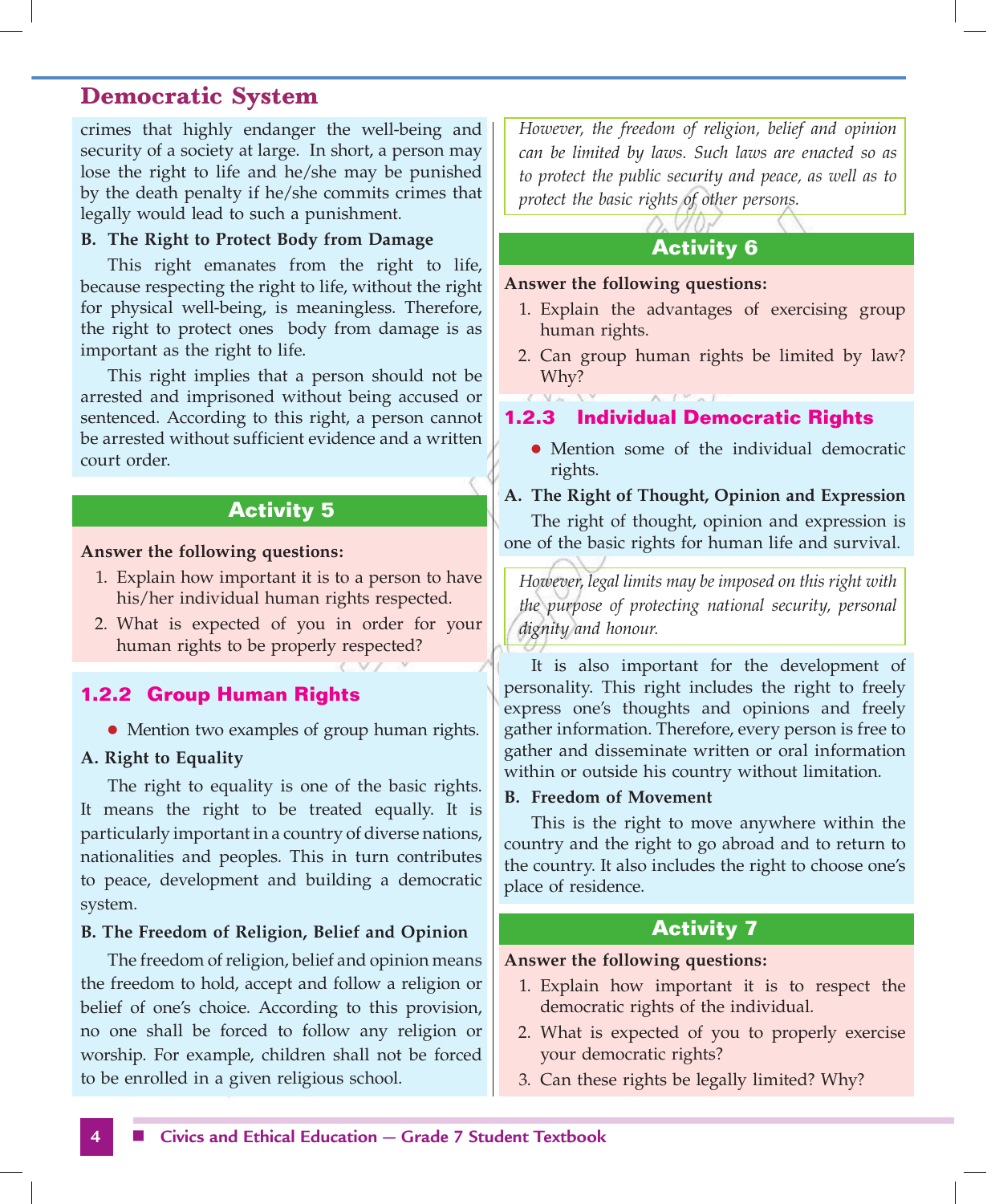### **1.2.4 Group Democratic Rights**

**•** Mention some of the group democratic rights.

#### **A. The Right of Nations, Nationalities and Peoples**

The right of nations, nationalities and peoples for self-determination is one of the group democratic rights. This right enables people to live together freely/as they wish. According to this right, nations, nationalities and peoples have the right to govern themselves, develop their culture and language and even establish their own autonomous government.

Moreover, the people have the right to control their elected officials and even depose them from power and replace them by other. They do this when they lose confidence in the officials and believe that they are no more necessary. There shall be no hindrance that prohibits the people from exercising this right.

**B. The Right to Association, Assembly, Demonstration and Petition**

The democratic rights of citizens include the rights of assembly, association and the right to express opposition through demonstration.

*There are legal limitations on the right to association, assembly, demonstration and petition in order to protect citizens' security, dignity and honour, to prohibit any propaganda for war and any public expression intended to injure human dignity.*

These rights are basic and highly valued, because, in order to fulfill their needs, people have to solve their problems together. This can be practised through the right for association and assembly. Therefore, no one shall be forced to be a member of an organization without his/her will.

However, there are legal limitations to these rights. They shall never violate the rights of other persons. Moreover, when these rights are exercised with the intention of violating the law and endangering the constitutional system, they are illegal.

### **C. Popular Sovereignty**

Popular sovereignty implies that the people of a given country are sources and owners of all power. Political power emanates from them and resides in their hands. When the people have full rights of self-determination to elect their representatives and to depose public officials at their will, one can say there is popular sovereignty. The realization of popular sovereignty is the base for respecting all democratic and human rights.

# **Activity 8**

#### **Answer the following questions:**

- 1. Explain the necessity and importance of respecting group democratic rights.
- 2. What is expected of you to properly exercise these rights?
- 3. Can group democratic rights be legally prohibited? Why?

# **1.3 Tolerance in Diversity**

# **1.3.1 The Importance of Tolerance in Diversity**



Picture 1.1. Christian and Muslim friends studying together

- Look at picture 1.1 carefully. Identify at least three differences among the people.
- What does the picture indicate? What do you understand?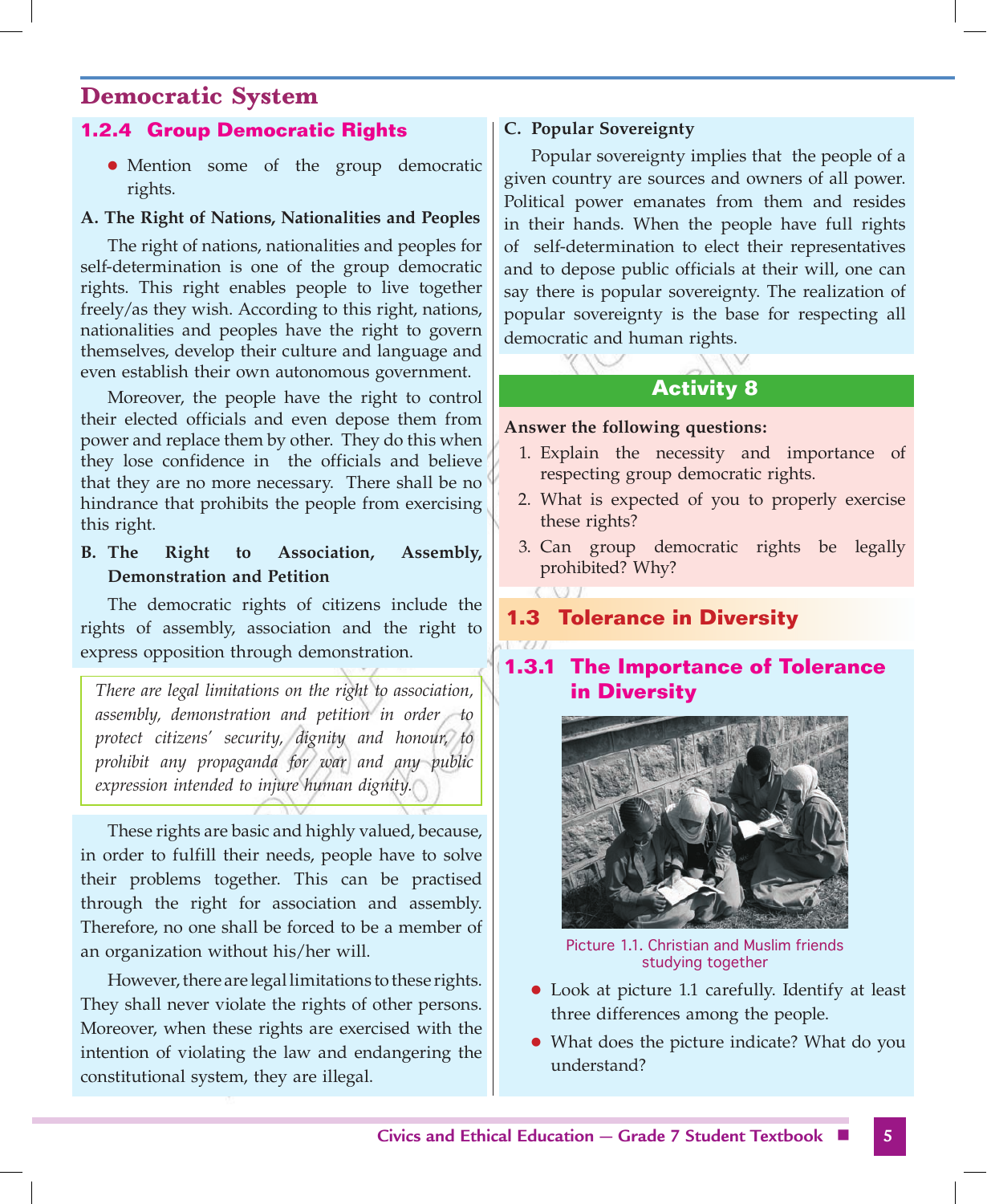### **The four friends**

There are four friends who are students of grade 7. Obong is a follower of Orthodox Christianity, Wote is a follower of catholic, Hawa is a follower of Islam and Ermias is a follower of Protestant Christianity. These students like each other very much and they are always found together both inside and outside the class. Even their deep friendship extended to their parents.

They make an effort to succeed in their education. They have planned a study programme according to which they meet at the house of each in turn. When it is their turn, their parents prepare a meal and make tea for the children.

Hawa together with his parents visits his friends during Christian holidays like Epiphany, Easter and X-mas. Similarly, the Christian friends and their parents visit their Muslim friends during Ramadan, Meuelid and Arafa.

The deep friendship between these children made them appear like members of the same family, and the parents of each consider all of them as their own children.

# **Activity 9**

**Answer the following questions based on the above story:**

- 1. What have you learned from the four friends?
- 2. What have you learned from their parents?
- 3. Do you know any friends who love each other like the four friends? If yes, write about them.

Tolerance in diversity is highly valuable for living together. This is because it leads to peace, love and mutual understanding.

A family may have different beliefs, thoughts and inclination. They can co-exist with these differences in the spirit of fraternity and mutual understanding.

Tolerance is also advantageous for the community in that it enables working together, open discussion, negotiation and peaceful resolution of conflicts. Tolerance makes the society develop unity in diversity and help people to co-exist peacefully.

### **Activity 10**

#### **Discuss the following questions:**

- 1. What does tolerance in diversity mean?
- 2. How could we peacefully co-exist with others while we have differences?
- 3. What are the advantages of love and peaceful co-existence?

1 AN V

**1.4 Functions of Government** 

# **1.4.1 The Functions of the Federal Government**

- (*a*) It shall protect and defend the Constitution.
- (*b*) It shall formulate and implement the country's policies, strategies and plans in respect of overall economic, social and development matters.
- (*c*) It shall establish and implement national standards and basic policy criteria for public health, education, science and technology as well as for the protection and preservation of cultural and historical legacies.
- (*d*) It shall formulate and execute the country's financial, monetary and foreign investment policies and strategies.
- (*e*) It shall enact laws for the utilization and conservation of land and other natural resources, historical sites and objects.
- ( *f* ) It shall establish and administer national defence and public security forces as well as a federal police force.
- (*g*) It shall administer the National Bank, print and borrow money, mint coins, regulate foreign exchange and money in circulation; it shall determine by law the conditions and terms under which States can borrow money from internal sources.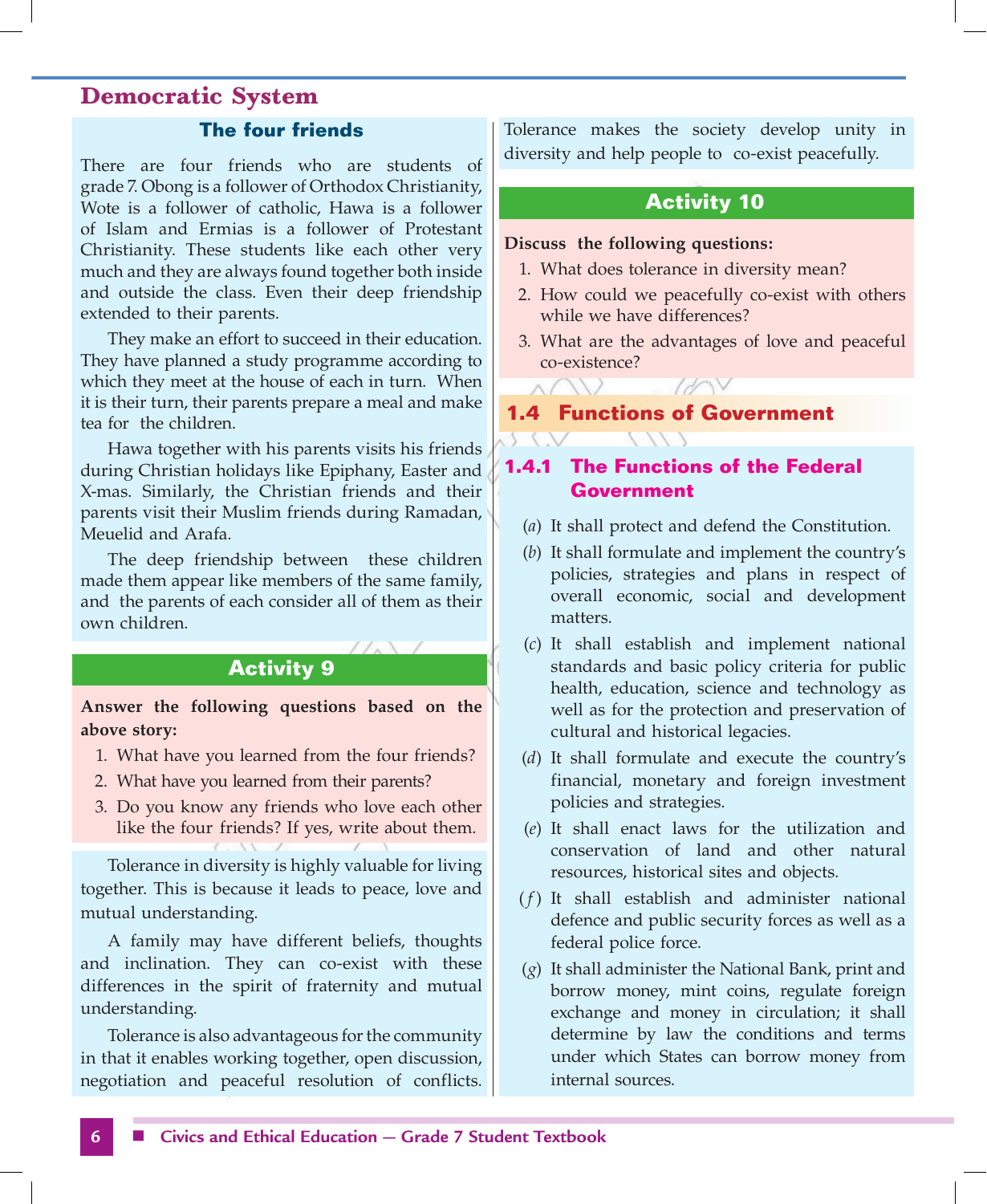# **Activity 11**

### **Discuss the following question:**

1. Choose any two functions of the federal government and discuss why they are federal government functions.

# **1.4.2 Power and Functions of Regional States**

- (*a*) To establish a State administration that best advances self-government, a democratic order based on the rule of law; to protect and defend the Federal Constitution.
- (*b*) To enact and execute the State Constitution and other laws.
- (*c*) To formulate and execute economic, social and development policies, strategies and plans of the State.
- (*d*) To administer land and other natural resources in accordance with Federal laws.
- (*e*) To levy and collect taxes and duties on revenue sources reserved to the States and to draw up and administer the State budget.
- (*f* ) To enact and enforce laws on the State civil service and their condition of work; in the implementation of this responsibility, it shall ensure that educational training and experience requirements for any job, title or position approximate national standards.
- (*g*) To establish and administer a state police force, and to maintain public order and peace within the State.

# **Activity 12**

### **Discuss the following question:**

1. Choose any three functions of regional governments and discuss why they are functions of regional governments.

## **1.4.3 City Administrations and their Accountability**

• What does it mean by city administration?

In all regions, there are legally recognized selfadministrating cities. The city administrations are accountable to the people who elected them, and they have their own councils, executives and mayors appointed by the executives. The mayors control the day-to-day activities of the city administration. In addition to their accountability to the people who elected them, the city administrations of Addis Ababa and Dire Dawa are accountable to the Federal government.

Addis Ababa is the capital city of the country and the headquarters of the Federal government. Cities have different levels of administration. For example, in Addis Ababa, the city council is the highest political body followed by sub-city councils and kebele councils. All these councils have executive organs.

### **Group Activity**

Organize yourselves in group under the guidance of your teacher and prepare explanations on one of the following issues which will be given to you by lot.

- (A) Functions of the federal government.
- (B) Functions of the regional government.
- (C) The reason for the accountability of Addis Ababa and Dire Dawa to the federal government.

# **1.5 The Structure of the State of the Federal Democratic Republic of Ethiopia**

State structure means the organization of political powers at different levels (Federal, Regional, etc.) and into different branches (legislative, executive, and judiciary).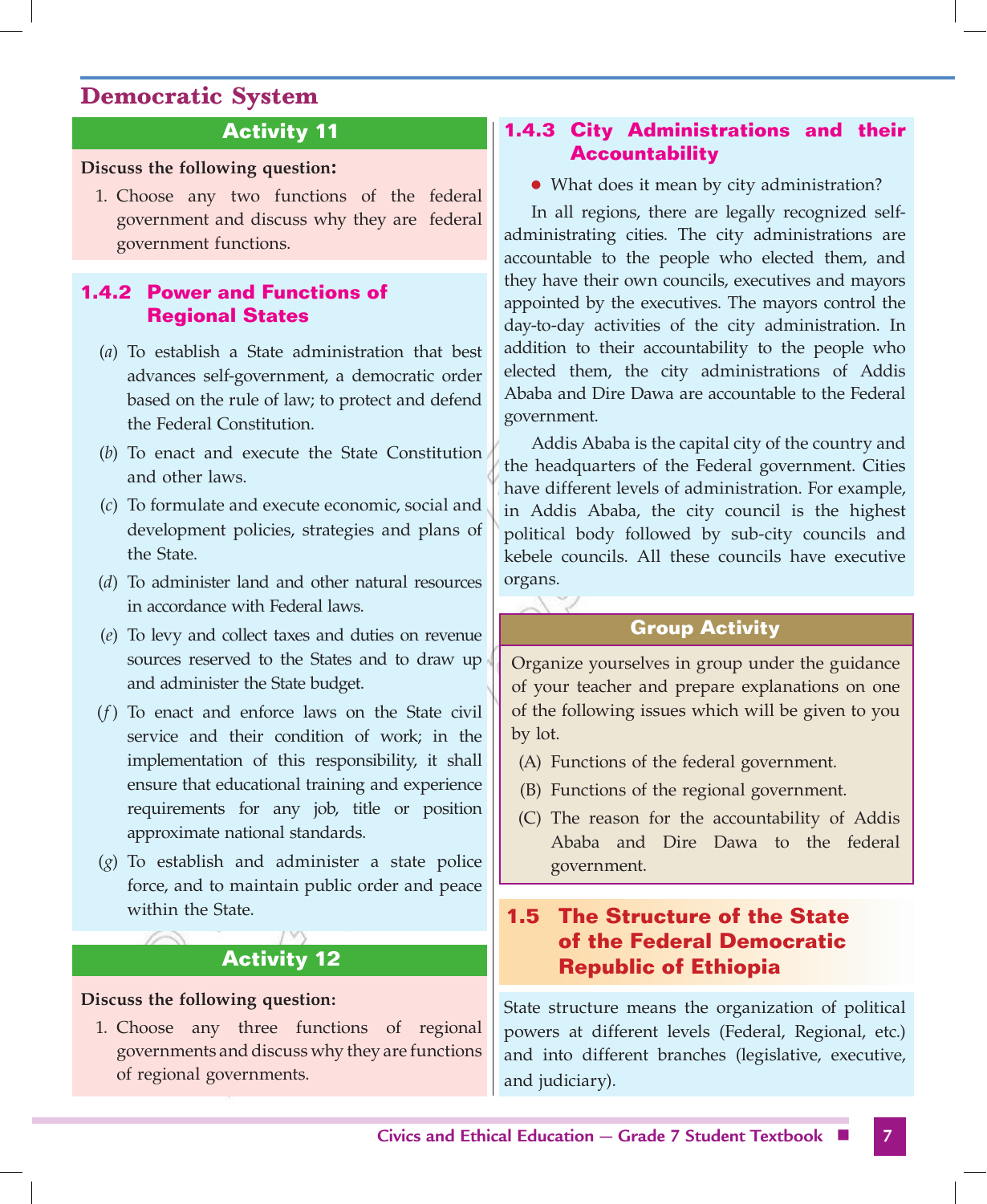*Copy the diagram below into your exercise books and fill in the organs or branches of government in the space provided in brackets. Two are done for you as examples.*

The Federal Democratic state of Ethiopia has three branches of government. Similarly, regional states also have three branches. These are the legislative, the executive and the judiciary.



Picture 1.2. The structure of the state of the Federal Democratic Republic of Ethiopia

### **1.5.1 The Legislative**

The legislative is the highest political organ of the federal government. The House of Peoples Representatives (HPR) is the legislative organ of the federal government. The Regional states council is the legislative body, which is the highest political organ in the region. The function of the legislative is to make and endorse laws, decrees, rules and regulations for public peace and security in the country and the regions.

### **1.5.2 The Executive**

The federal executive is the council of ministers while that of the regions is the regional administration. The major function of the executive is enforcing or implementing the law made by the legislative. In order to fulfill this function, the executive establishes and supervises Ministerial offices, the police force, and the office of public prosecutor and personal houses. The chief executive of the federal government is the Prime Minister. The chief executive of the regional state is the President.

### **1.5.3 The Judiciary**

The Federal judiciary is the Federal Supreme Court. Under it, there are the Federal Higher court and the Federal First Instant court. In the regions, this organ of government is the Regional Supreme Court. Under it there are Regional Higher Court and Regional First Instant court.

The major function of the judiciary is to give judicial (judgement) services. This body helps to ensure peace and security by interpreting laws made by the legislative and executive.

As stated above, in democratic systems lawmaking, implementing and interpreting are given to different branches of government. Moreover, in this power division, none of the branches of the governments can interfere in the powers of the other. The main reason for the division of power between three branches of government is to prevent power concentration at one place. It also prevents dictatorship.

Such a power division is according to the principle of separation of power. This principle enables legislative houses (councils), executive institutions and courts (the judiciary) to act independently.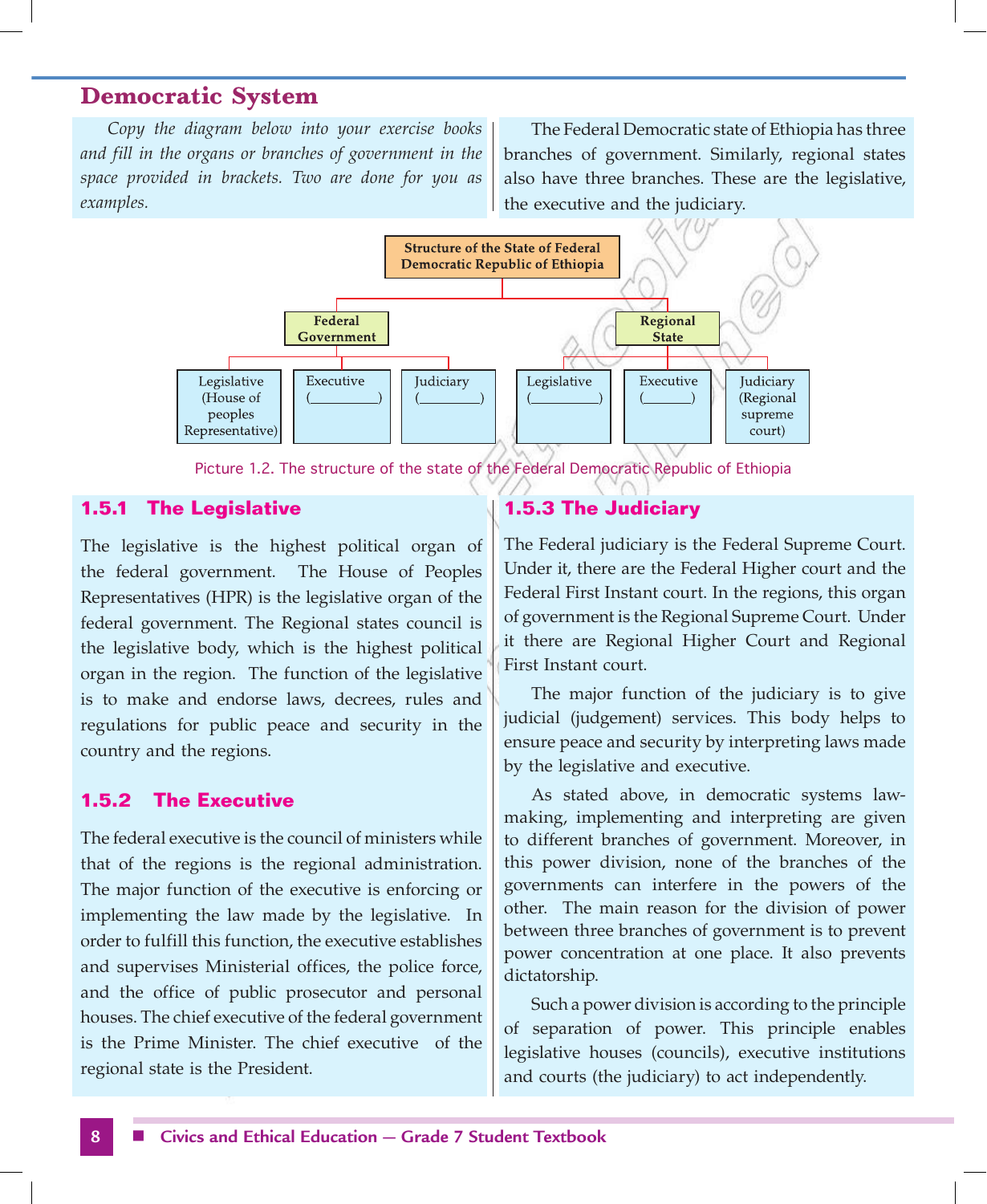# **Activity 13**

#### **Discuss the following question:**

1. What is the reason to divide state power into three branches in democratic systems?

## **1.6 Foreign Relations of Ethiopia**

## **1.6.1 The Contribution of Ethiopia for African Countries**



Picture 1.3. The Ethiopian peace-keeping force on a mission

- What do you understand from the above picture?
- Mention the contributions of Ethiopia to African countries that you know.

Ethiopia contributed a lot to maintain peace in the continent of Africa. For example, its peacekeeping force was part of the United Nations' peace-keeping mission in Congo, Rwanda, Burundi, and Liberia. The Ethiopian peace-keeping force is known for its effort in the rehabilitation of wardisplaced people. Ethiopia's involvement in peacekeeping activities began in the Korean war of 1950's where it accomplished a mission that became a pride for Africans. Its large-scale involvement in peacekeeping mission in the continent is an indicator of the country's international recognition and commitment for the peace of Africa.

Ethiopia was also a model for the independence of African countries from colonialism. Moreover, the country contributed to the anti-colonial struggle of Africa by giving military training for freedom fighters and contributing soldiers and deciding immigration and asylum issues.

### **Activity 14**

**Write a report of two pages on the following questions in groups. You can use your history teacher, history books etc., as references.**

- 1. Choose one country where the Ethiopian peacekeeping force had campaigned and write a report including the following information:
	- (A) The date of the mission
	- (B) Major activities.

#### **Summary**

A democratic system has many basic principles. These include free and competitive elections, the rule of law and transparency and accountability.

Tolerance to diversity is highly important for peaceful co-existence. It enables communities to live peacefully in unity in diversity.

The Federal government of Ethiopia has many functions. The major ones include protecting and defending the constitution; organizing and administering public and national defence and security forces and the Federal police force; administering the national bank; printing money and minting coins; controlling foreign exchange rates; deciding foreign relation policies; expanding air; rail; sea transport facilities and telecommunication services.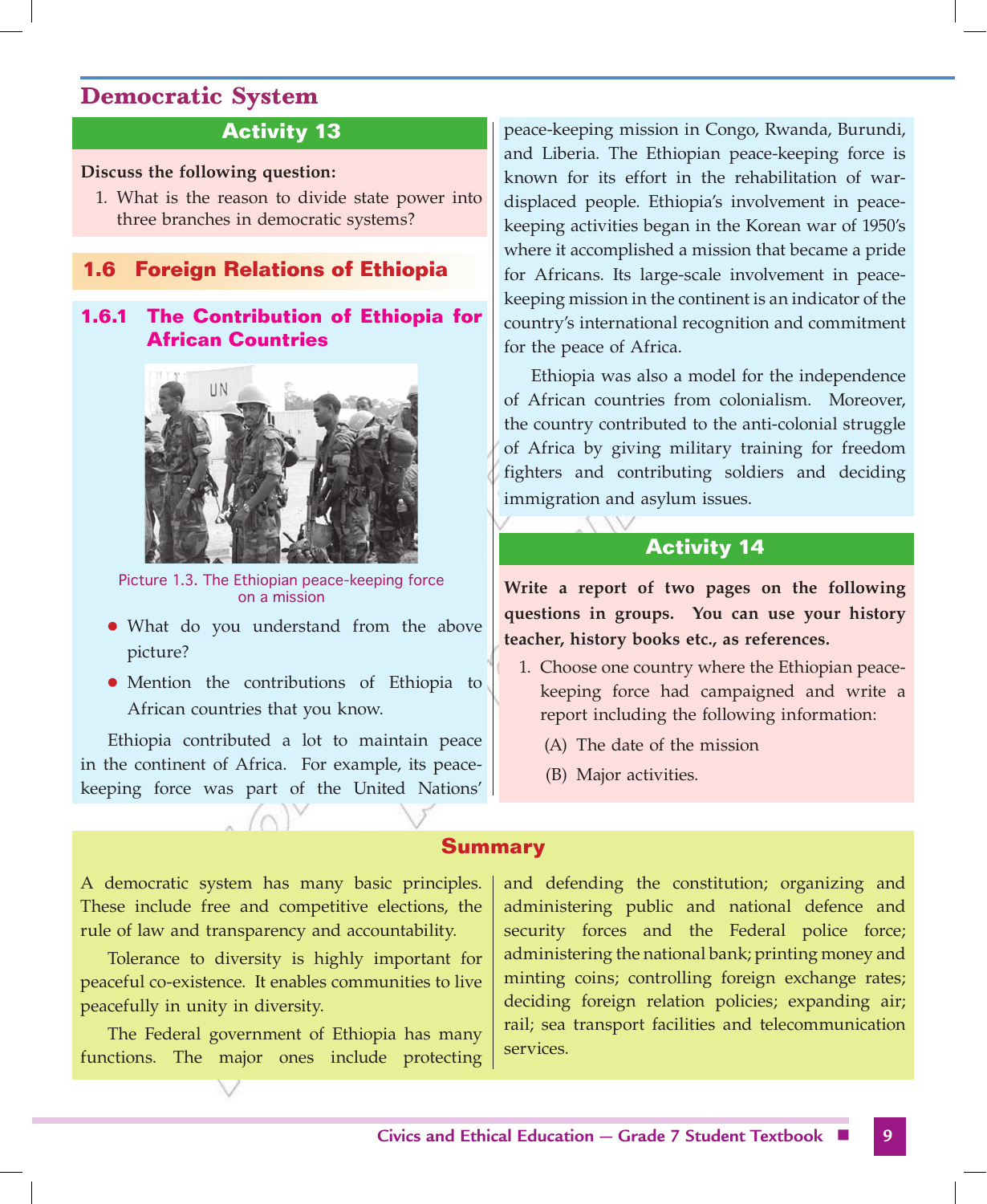| <b>Key Words</b> |                                                                                                                                                            |
|------------------|------------------------------------------------------------------------------------------------------------------------------------------------------------|
| Federal:         | A state established by the association of self-governing regional states                                                                                   |
| Democracy:       | A system of government in which the people are sources of ultimate political<br>power. It is ruled by officials elected by the free will of the people     |
| Republic:        | An indicator of the government being publicly elected                                                                                                      |
|                  | Protocol Agreement: Agreements for cooperation in economic, cultural, educational etc., areas signed<br>between countries                                  |
| Censorship:      | Control or investigation of messages of electronic or print media to check their<br>political and moral effects before they are disseminated to the public |
| Asylum:          | The protection given by a country to political refugees of another country                                                                                 |

# **Unit Review Exercises**

**Do these review exercises in your exercise book.**

# **I. Write "True" if the statement is correct and write "False" if the statement is incorrect**

- 1. Free and fair, competitive election for political power is one of the principles of democracy.
- 2. In a democratic system, the right to life shall never be limited.
- 3. In exercising their right to assembly, people shall do it peacefully and legally.
- 4. Tolerance in diversity encourages mutual respect, cooperation, peace and love.
- 5. Making and implementing foreign policy and negotiating and ratifying international treaties are functions of regional states.

### **II. Match words or phrases under column 'A' with correct items of column 'B'**

- 1. The pillar of a democratic system and the state of law
- 
- 3. The right of assembly in a peaceful manner Theorem C. Collective human right
- 4. The right to practice any religion The D. Individual democratic right
- 5. The right of Nations and Nationalities for self-administration E. Collective Democratic right
- 6. Freedom of expression
- 7. The right to life
- **B B** 
	-
	- 2. The right of association  $\setminus$   $\setminus$   $\setminus$   $\setminus$   $\setminus$   $\setminus$   $\setminus$   $\setminus$   $\setminus$   $\setminus$   $\setminus$   $\setminus$   $\setminus$   $\setminus$   $\setminus$   $\setminus$   $\setminus$   $\setminus$   $\setminus$   $\setminus$   $\setminus$   $\setminus$   $\setminus$   $\setminus$   $\setminus$   $\setminus$   $\setminus$   $\setminus$   $\setminus$   $\setminus$   $\setminus$   $\setminus$   $\$ 
		-
		-
		-